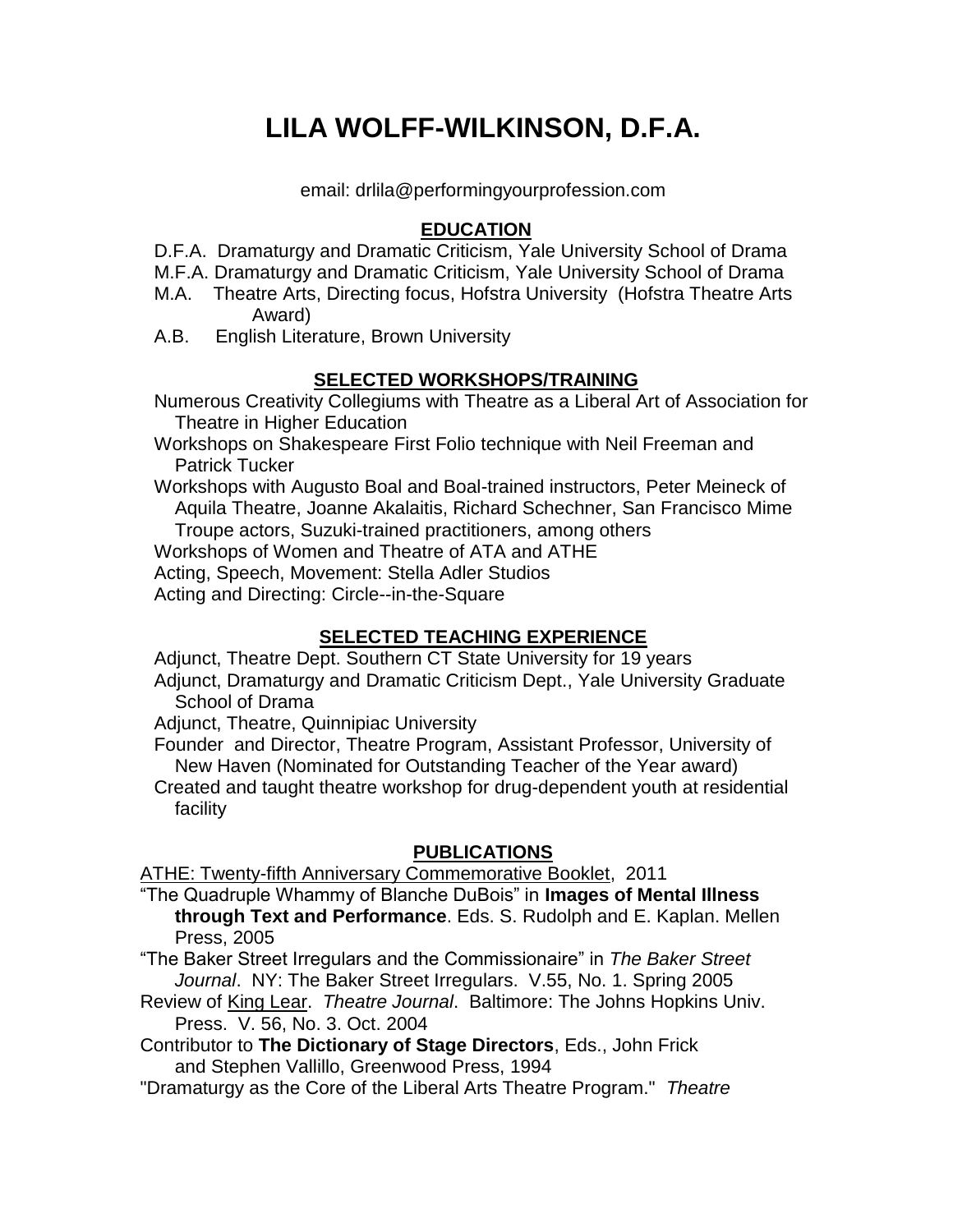*Topics*, Baltimore: Johns Hopkins Press, Spring 1993

- "The Fault, Dear Brutus…: A Manifesto." *Theater* Magazine, New Haven: Yale School of Drama, Spring 1992
- "Gender Is A Hoot: An Interview with Kate Bornstein." *Theater* Magazine, New Haven: YSD, Spring 1989
- "Had She a Tongue to Speak: Michel Tremblay's **Ste. Carmen of the Main**."
- *Yale Reports*, New Haven: Yale Repertory Theatre, February 1989 Staff, *Theater* magazine, 2 years

# **SELECTED PRESENTATIONS AND PANELS**

"Maslow and Me: A Theatre Adjunct's Hierarchy of Needs", ATHE

- "The Baker Street Irregulars and the Commissionaire" The 2004 Reichenbach Lecture of the Yale Sherlock Holmes Society
- "A Director's Work," Mt. Washington, MA Community Forum Lecture Series
- "Theatre and Creative Intelligences," Mt. Washington, MA Community Forum Lecture Series
- "Theatre, Creativity and Inventory Control," guest lecturer, graduate course in Industrial Engineering, University of New Haven
- Guest lecturer, Externship class, Quinnipiac University Law School
- "The Quadruple Whammy of Blanche Dubois," ATHE
- "Theatre Pedagogy in Grim Times," ATHE
- "Ethics and the Adjunct," ATHE

"Audience-Centered Theatre." ATHE

- "Dramaturgy as the Core of the Liberal Arts Theatre Program," ATHE
- "Stranger in an Even Stranger Land: Challenges Facing Women in Small Theatre Programs." ATHE
- "Artist/ Mother/ Bitch: Perceptions of Women Directors." ATHE
- Chair: ATHE panels on assessment and grading, " Discussion and Writing as Pedagogical Tools in the Theatre Classroom," "Ethical Questions in Theatre Education," "Counseling Techniques for Theatre Faculty," "Evaluating the Work of the College Theatre Director"

## **PROFESSIONAL ASSOCIATIONS and COMMITTEES**

## **CHARTER MEMBER and FOUNDING BOARD MEMBER, ASSOCIATION FOR THEATRE IN HIGHER EDUCATION (ATHE)**

- **ELECTED OFFICES: ATHE:** Secretary, founding Board of Governors; Member-at-Large, Governing Council; **THEATRE AS A LIBERAL ART**, a focus group **OF ATHE** : Chair and Conference Program Planner, Memberat-Large - Executive Committee, Member Services Coordinator
- **APPOINTED OFFICES/COMMITTEES:** ATHE Advocacy Task Force on Adjunct Faculty; ATHE National Nominating Committee; ATHE National Task Force on Advocacy

**ELECTED MEMBER, CT ACADEMY OF ARTS AND SCIENCES HONORARY MEMBER, YALE SHERLOCK HOLMES SOCIETY**

**UNIVERSITY COMMITTEES:** faculty senate, curriculum committees, academic standards; "Cultural Expressions" assessment instrument committee